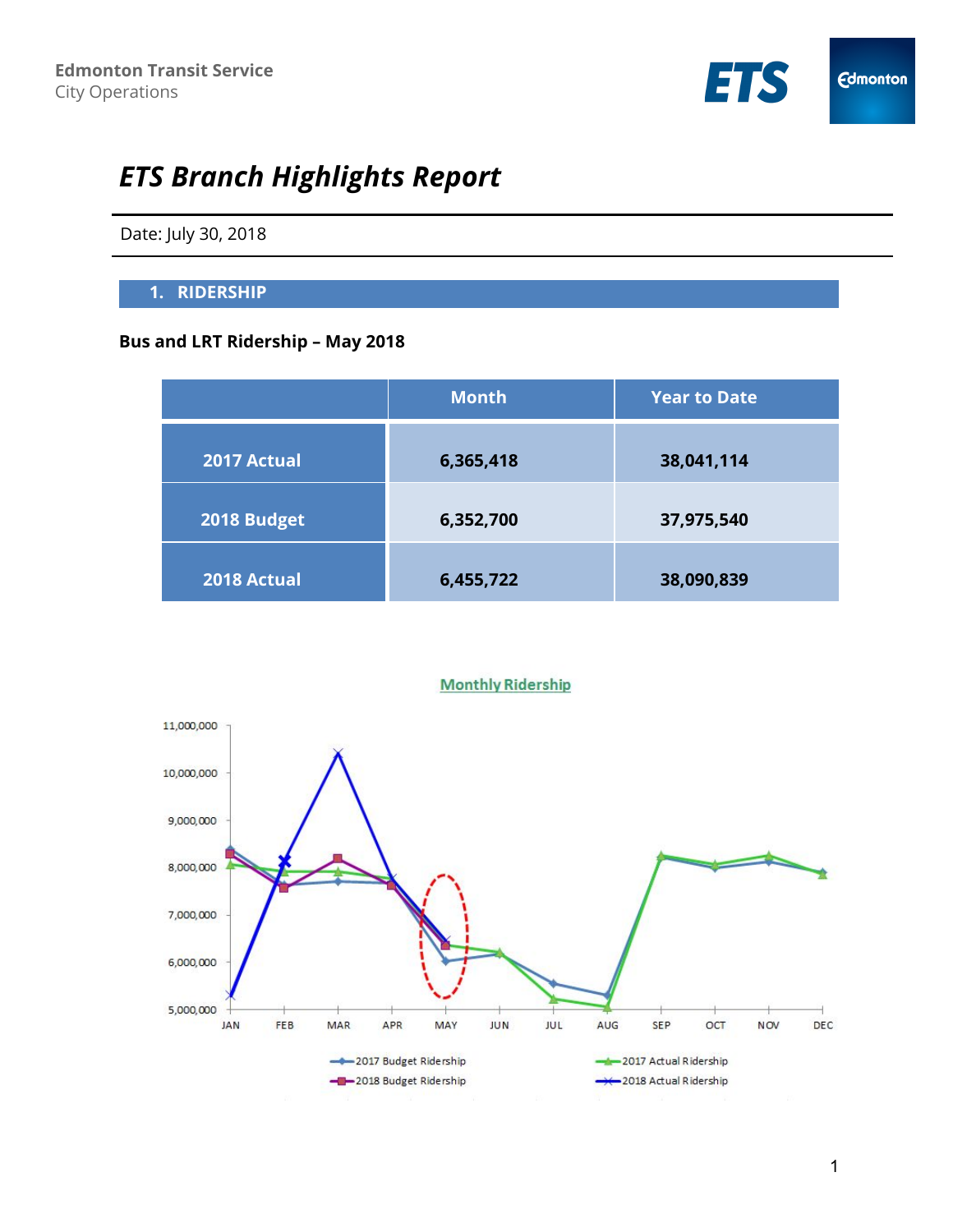# **2. ETS UPDATES**

#### **Ride Transit Program Pilot Evaluation**

Administration is currently carrying out a program evaluation for the Ride Transit Pilot. The program, offering a subsidized pass for low-income Edmontonians, is funded through 2018. The evaluation is intended to assess the effectiveness of the program, identify areas for improvement and help form the recommendation for the future of the program.

Council will be required to approve funding to continue the program in 2019 and beyond. Matching grant funding from the Province has not been confirmed.

#### **Garage Visits**

Members of ETS management have been visiting employees in our transit garages to answer questions and collect feedback. There have been discussions about the bus network redesign, first km/last km, operator training and safety and security. Employees are engaged in the process and express appreciation for the opportunity to connect.



#### **Employee Engagement Survey**

Planning is underway for the City's next employee engagement survey. The survey is conducted every two years to gather employee feedback and measure engagement. ETS is developing a Branch implementation plan to ensure all employees have an opportunity to participate and are aware of the survey. Results of the survey are used to make workplace improvements.

## **Bus Network Redesign**

The project team is currently reviewing feedback from the spring public engagement sessions and developing the "What We Heard" report. Planning is underway for the fall 2018 engagement sessions. The report and dates for upcoming engagement sessions will be shared on the website in early fall.

# **3. ETSAB INFORMATION REQUESTS**

No requests from previous month.